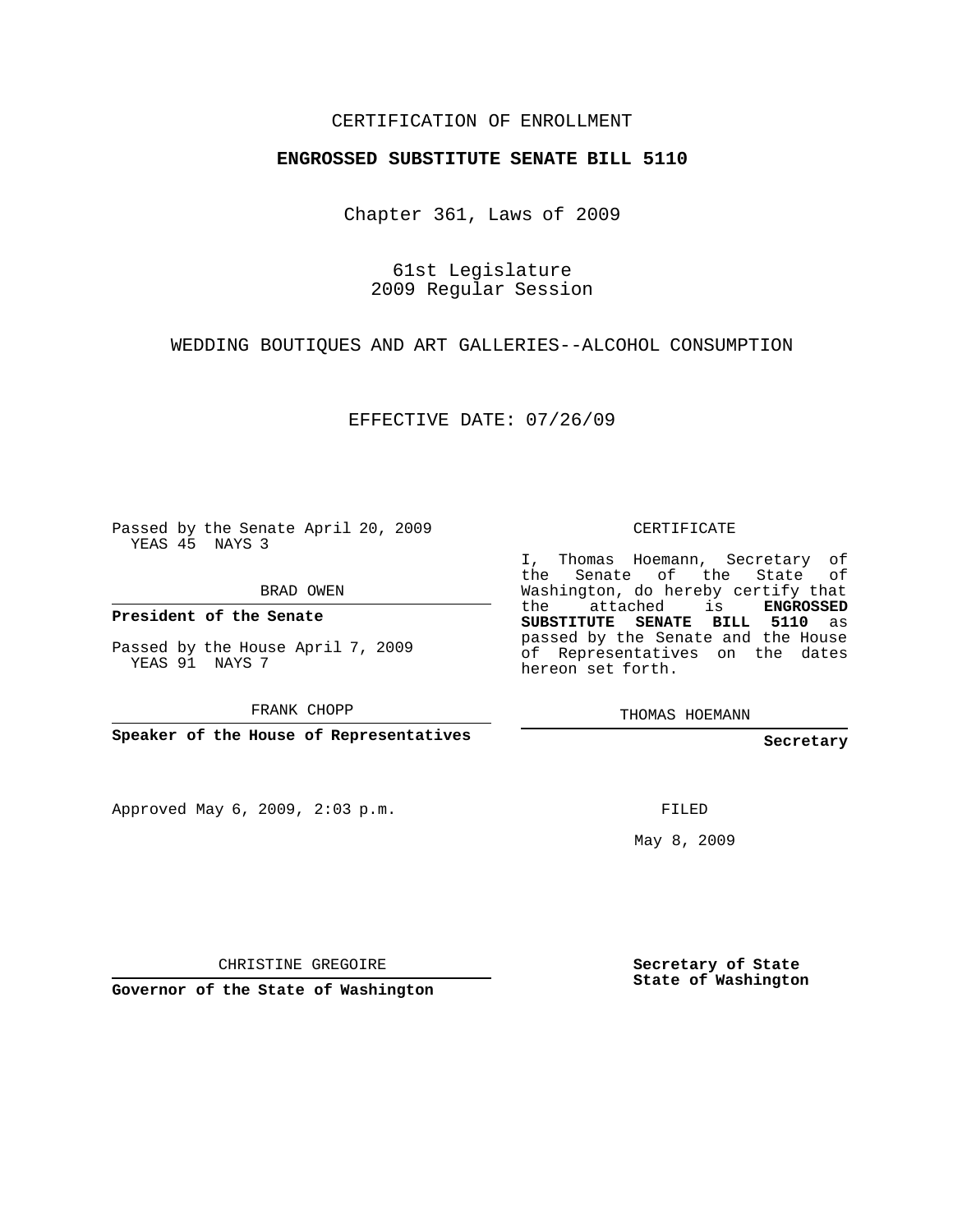## **ENGROSSED SUBSTITUTE SENATE BILL 5110** \_\_\_\_\_\_\_\_\_\_\_\_\_\_\_\_\_\_\_\_\_\_\_\_\_\_\_\_\_\_\_\_\_\_\_\_\_\_\_\_\_\_\_\_\_

\_\_\_\_\_\_\_\_\_\_\_\_\_\_\_\_\_\_\_\_\_\_\_\_\_\_\_\_\_\_\_\_\_\_\_\_\_\_\_\_\_\_\_\_\_

AS AMENDED BY THE HOUSE

Passed Legislature - 2009 Regular Session

## **State of Washington 61st Legislature 2009 Regular Session**

By Senate Labor, Commerce & Consumer Protection (originally sponsored<br>by Senators Honeyford, Schoesler, McCaslin, Hewitt, Kohl-Welles, by Senators Honeyford, Schoesler, McCaslin, Hewitt, Kohl-Welles, McDermott, and Holmquist)

READ FIRST TIME 02/09/09.

 AN ACT Relating to allowing wedding boutiques and art galleries to serve wine or beer to their customers who are twenty-one years of age or older; and adding a new section to chapter 66.12 RCW.

BE IT ENACTED BY THE LEGISLATURE OF THE STATE OF WASHINGTON:

 NEW SECTION. **Sec. 1.** A new section is added to chapter 66.12 RCW to read as follows:

 (1) Nothing in this title applies to or prevents a wedding boutique or art gallery from offering or supplying without charge wine or beer by the individual glass to a customer for consumption on the premises. However, the customer must be at least twenty-one years of age and may only be offered one glass of wine or beer, and wine or beer served or consumed shall be purchased from a Washington state licensed retailer or a Washington state liquor store or agency at full retail price. A wedding boutique or art gallery offering wine or beer without charge may not advertise the service of complimentary wine or beer and may not sell wine or beer in any manner. Any employee involved in the service of wine or beer must complete a board-approved limited alcohol server training program.

(2) For the purposes of this section: